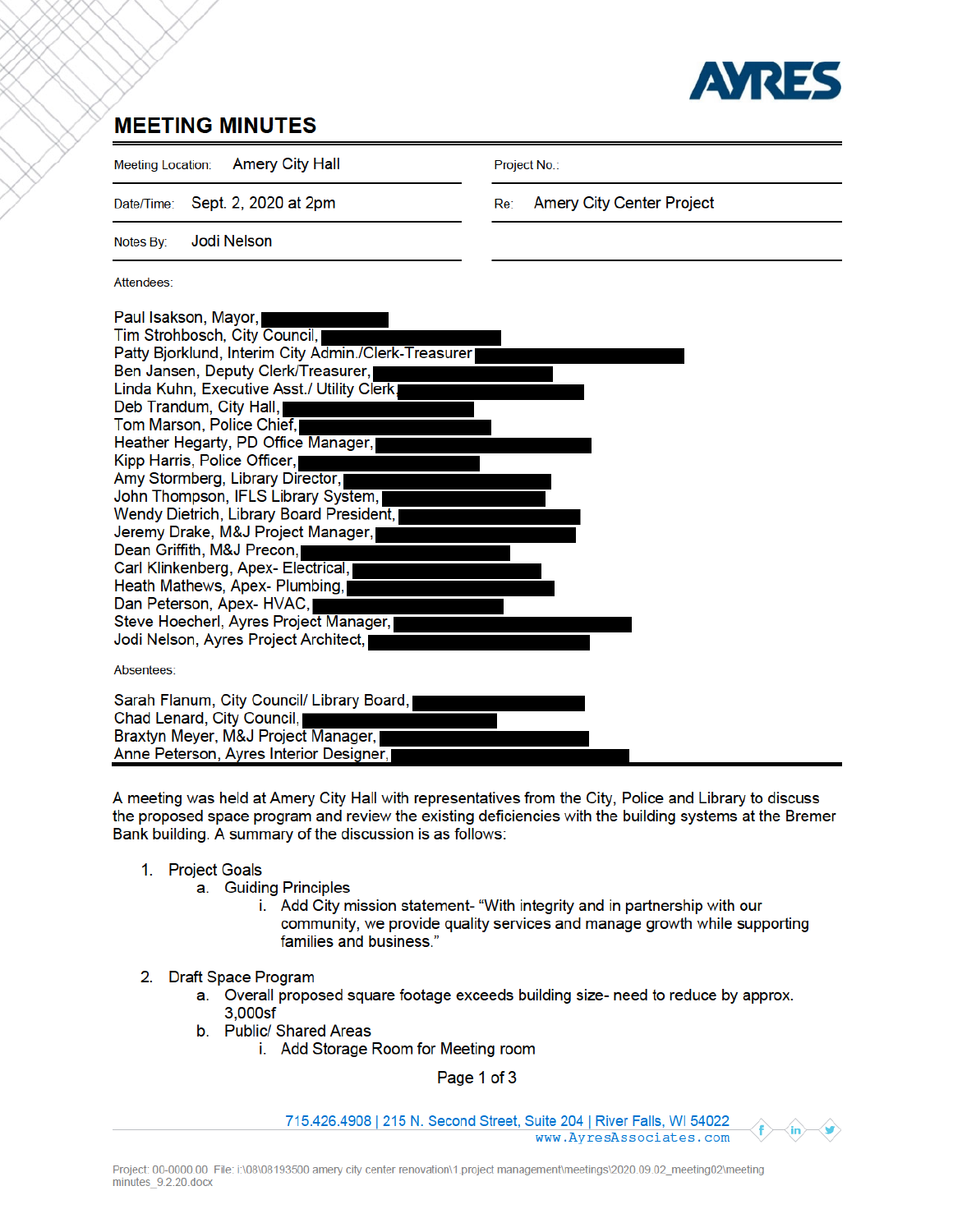- ii. Existing Council Chambers/ Courtroom is approx. 850sf
- iii. Friends of the Library Book Sale room should be located near the Library
- iv. Family Resource Center needs a storage closet, not a room. Reduce from 100sf to 50sf.
- v. Women's City Club storage can go elsewhere. Eliminate from space program.
- vi. Move all Staff Break Rooms to one central shared break room at 150sf.
- vii. Add Staff Restroom near break room.
- viii. The Historical Society might be able to move somewhere else such as the Senior Center. Will need more discussions to determine if this is feasible.
- ix. The Meeting Room and Council Chambers/Courtroom may be combined into one larger room with options to close off the dais end of the room. Ayres will study options to see if this can be achieved.
- c. City Hall
	- i. Judge's office is used a few times per month. Need space for small desk and a few chairs. Locate adjacent to courtroom.
	- ii. Comments provided after the meeting:
		- 1. AEDC Office eliminate? Has nice space in current location.
		- 2. City Hall needs more storage space
		- 3. Add conference room for up to 10 people; used daily
- d. Police
	- i. Interview Viewing room  $\rightarrow$  Use adjacent office instead of separate room?
	- ii. Interview Room Child  $\rightarrow$  Wishlist item
	- iii. Future office for  $2<sup>nd</sup>$  in command at 120sf
	- iv. Move Intox counter to Garage to eliminate need to bring people through main lobby/ elevator
	- v. Add restroom in garage, included with Decon shower
	- vi. Add Long-term storage to garage addition, separate entry from Police area
- e. Library
	- i. No comments during meeting.
	- ii. Comments provided after the meeting:
		- 1. Circulation Desk- may need two service points which will require increase in desk size
		- 2. Self-check station- increase size to 45sf for future station
		- 3. Public Computer Area increase size to 410sf for adequate privacy at each workspace
		- 4. Staff work room- increase size to 750sf- need space for work area, storage, counter/island workspaces, book trucks, equipment on counters
		- 5. Secure Storage Area increase size to 300sf to store items currently in basement
		- 6. Children's Area Seating: Consider adding more space for activity area
		- 7. Children's Area Storytime: add youth maker space to this area, provide divider wall to separate spaces as needed
		- 8. Children's restroom not a wishlist item, needs to be included
- 3. Building Systems Review
	- a. Apex gave an overview of the current conditions of the HVAC, Electrical and Plumbing systems at the bank building.
	- b. Most of the equipment/ fixtures are original to the building and need replacement.
		- i. Air handlers need to be replaced plus potentially will need 3 separate units for each of the groups in the building
		- ii. Boilers for heating system are 80% efficient; new boilers can be 95% or more efficient which saves on operating costs
		- iii. Electrical service and electrical panels need to be replaced